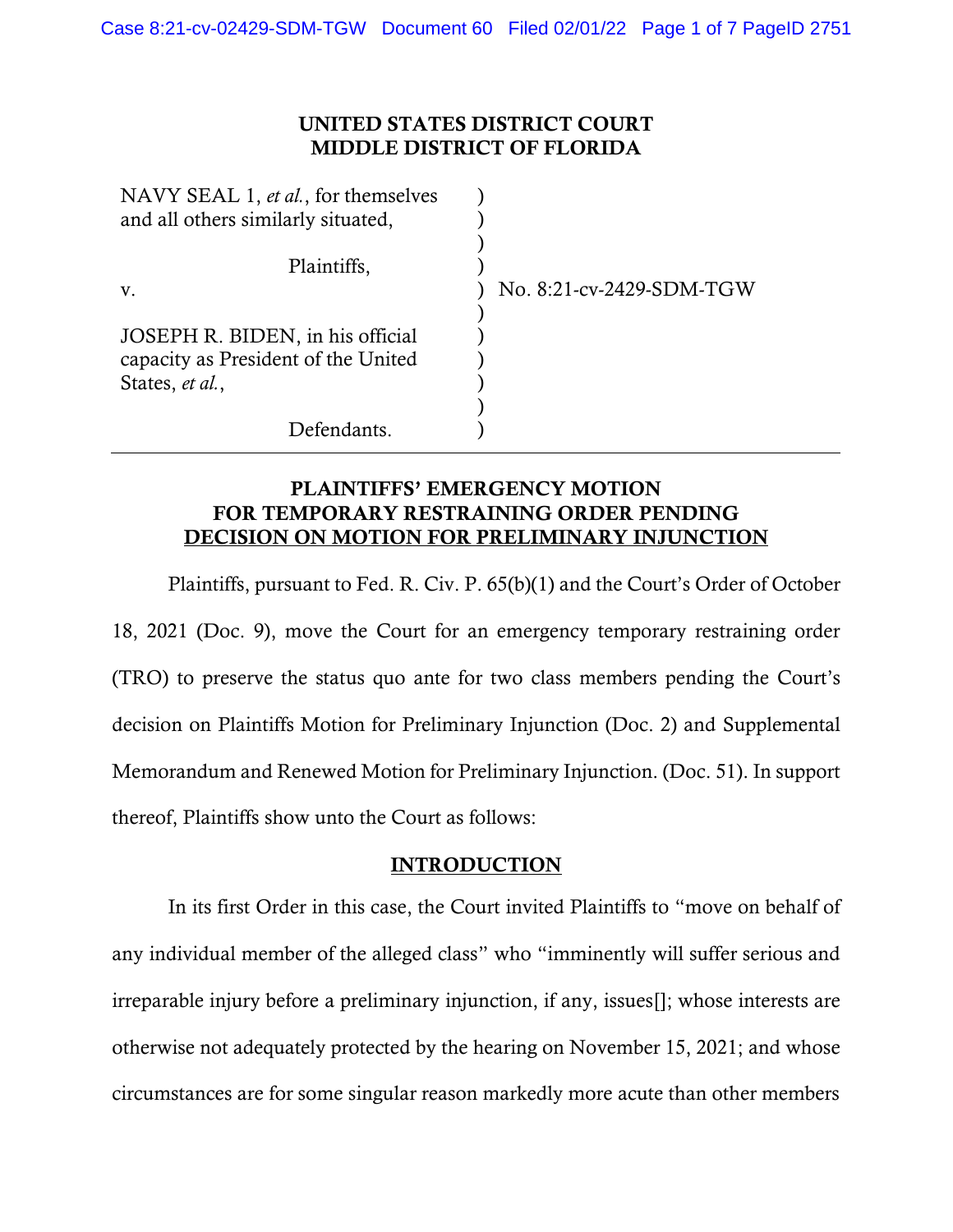of the putative class." (Doc. 9 at 4.) As demonstrated below and in the attached exhibits, two such class members—one named Plaintiff and one proposed new named Plaintiff—who are United States Armed Forces servicemembers, face immediate and irreparable harm to their free exercise rights and military careers absent immediate injunctive relief from this Court. Emergency, interim injunctive relief is necessary pending determination of Plaintiffs' preliminary injunction motion.

#### ARGUMENT

In addition to the argument below, Plaintiffs incorporate by reference the legal argument contained in their Motion for Preliminary Injunction (Doc. 2), Reply in Support (Doc. 30), and Supplemental Memorandum and Renewed Motion for Preliminary Injunction. (Doc. 51). As set forth therein, Defendants' refusal to consider or grant Plaintiffs' requests for religious exemption and accommodation while granting thousands of similarly situated nonreligious exemptions violates the First Amendment and the Religious Freedom Restoration Act.

#### I. A TRO IS NEEDED TO PRESERVE THE STATUS QUO AND PREVENT IRREPARABLE INJURY PENDING THE COURT'S DECISION ON PLAINTIFFS' PRELIMINARY INJUNCTION MOTION.

"A Rule 65 TRO often functions to preserve the status quo until a court can enter a decision on a preliminary injunction application." *United States v. DBB, Inc.*, 1282 n.5 (1999); *see also Grasso v. Dudek*, No. 6:130cv01536-Orl-28GK, 2014 WL 12621193, at \*2 (M.D. Fla. Jan. 6, 2014) ("In the Eleventh Circuit, TRO's are intended to protect against irreparable harm and to preserve the status quo until a decision on the merits can be made."); *Talib v. SkyWay Comms. Holding Corp.*, No. 8:05-cv-282-T-

2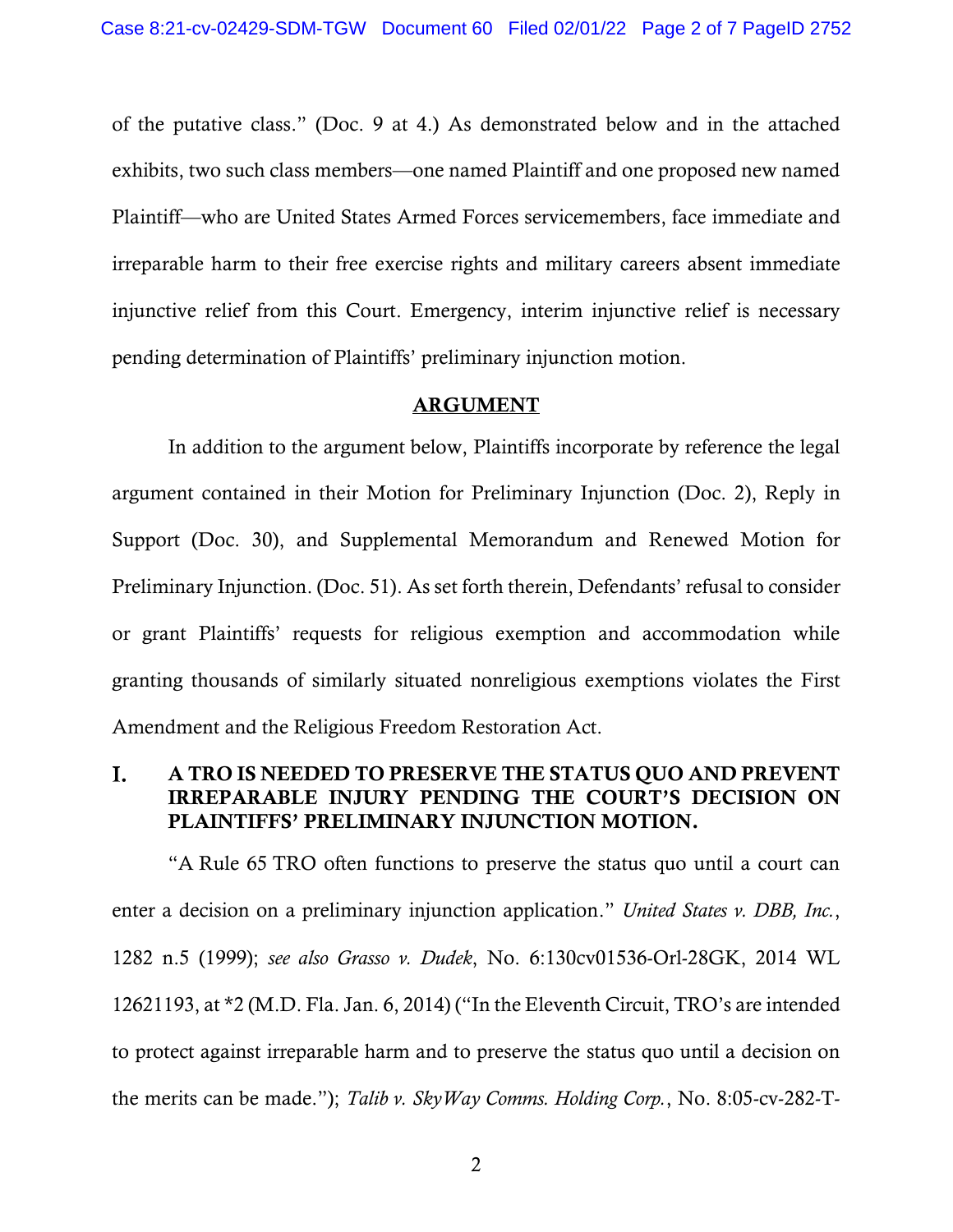17TBM, 2005 WL 8160176, at \*5 (M.D. Fla. Apr. 5, 2005) (same). Here, a TRO pending preliminary injunction is necessary to preserve the status quo and prevent immediate and irreparable harm that will occur beginning February 2 and February 3.

## A. Plaintiffs and Other Class Members Face Immediate and Irreparable Deprivation of Free Exercise Rights in the Form of Involuntary Separation and Irreparable Career Damage.

Plaintiffs will suffer immediate and irreparable injury absent a TRO pending decision on their preliminary injunction motion because they will suffer the irretrievable sacrifice of cherished First Amendment liberties. *See Roman Catholic Diocese of Brooklyn v. Cuomo*, 141 S. Ct. 63, 67 (2020) ("There can be no question that the challenged restrictions, if enforced, will cause irreparable harm. 'The loss of First Amendment freedoms, for even minimal periods of time, unquestionably constitutes irreparable injury.'" (quoting *Elrod v. Burns*, 427 U.S. 347, 373 (1976)). Indeed, as this Court already held, "[t]he pertinent precedents (and a fair empathy for the conscience of the sincere religious objector) suggest that in a Free Exercise Clause claim the initial episode of denial of free exercise causes irreparable harm . . . ." (Order, Doc. 40, at 30.)

Plaintiff COMMAND SURFACE WARFARE OFFICER, United States Navy (Proposed First Am. V. Class Action Compl., Doc. 49-1, ¶ 38), faces immediate and irreparable harm beginning February 3, as he will be removed from command of his ship, irreparably damaging his career, if he remains unvaccinated as of that date. (Decl. Navy Commander Surface Warfare Officer (attached hereto as Exhibit A),

3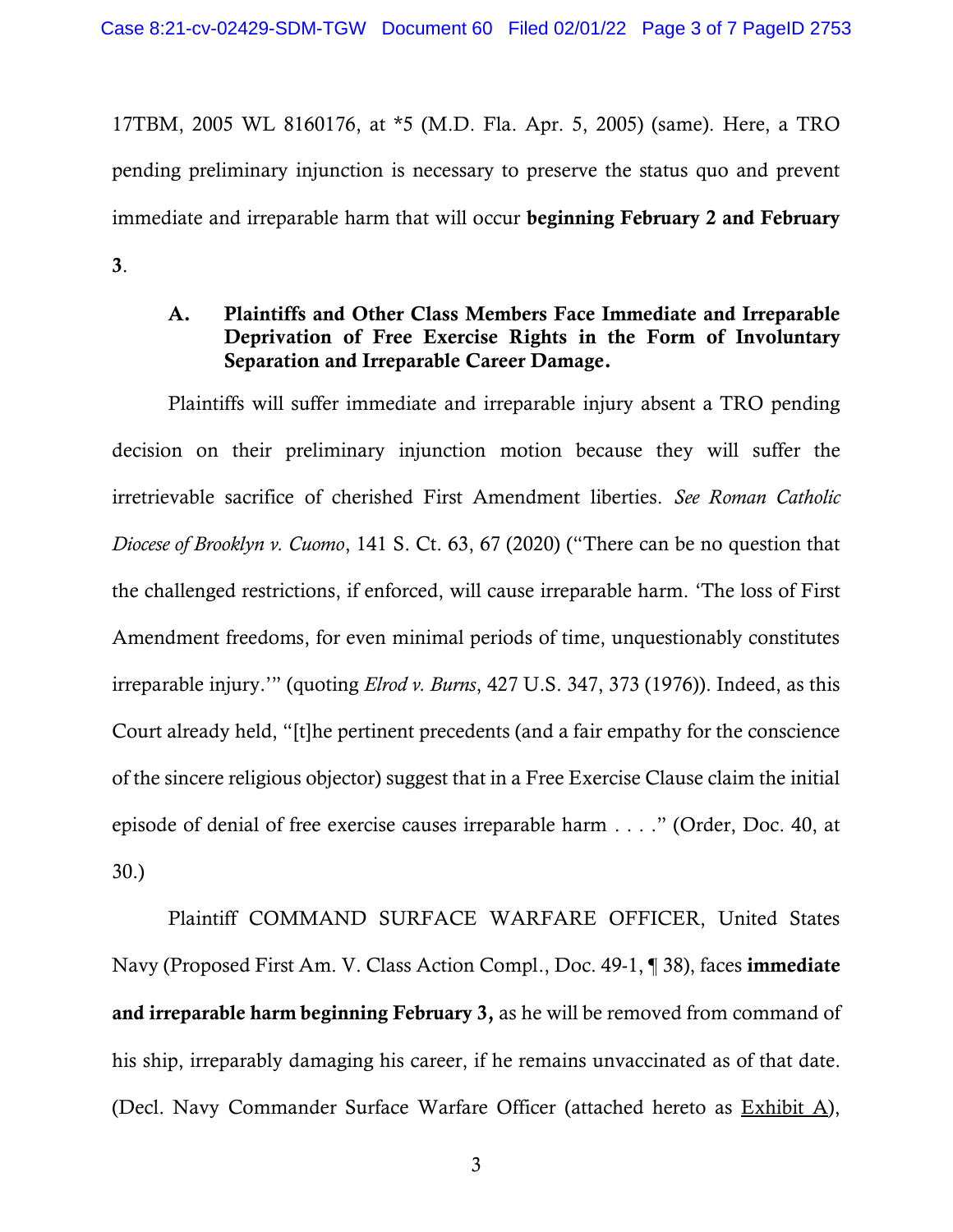¶¶ 23–25 & Ex. A-1.) The Navy denied COMMAND SURFACE WARFARE OFFICER's appeal seeking a religious exemption on January 28, 2022, and ordered him to begin a vaccination series within 5 days (by February 2), or else report to a Navy immunization clinic for vaccination on February 3. (Ex. A,  $\P$  $4$ –5 & Ex. A-1.) Because his request for religious exemption has been finally denied, he has no further rights of appeal and will be removed from his command of a guided missile destroyer.

Plaintiff LIEUTENANT COLONEL 2, United States Marine Corps (Compl., Doc. 1, ¶ 25; Proposed First Am. V. Class Action Compl., Doc. 49-1, ¶ 41), faces immediate and irreparable harm beginning February 2, as she will be added to the Officer Disciplinary Notebook, and her command selection will be withdrawn, irreparably damaging her career, if she remains unvaccinated as of that date. (Decl. Marine Lieutenant Colonel 2 (attached hereto as  $\underline{\text{Exhibit B}}$ ),  $\P$  12–17 & Ex. B-1.) The Marine Corps denied LIEUTENANT COLONEL 2's appeal seeking a religious exemption on January 26, 2022 and ordered her to begin a vaccination series within 5 business days (by February 2). (Ex. B,  $\P$  12 & Ex. B-1.)

The Plaintiffs named above are only the beginning. Numerous named Plaintiffs and other class members have received final denials of their appeals from their initial denials, and their irreversible vaccinate-or-separate choices are imminent. (*See, e.g.,*  Doc. 49-1, ¶¶ 42, 43, 46–48, 50, 54, 55– 57.)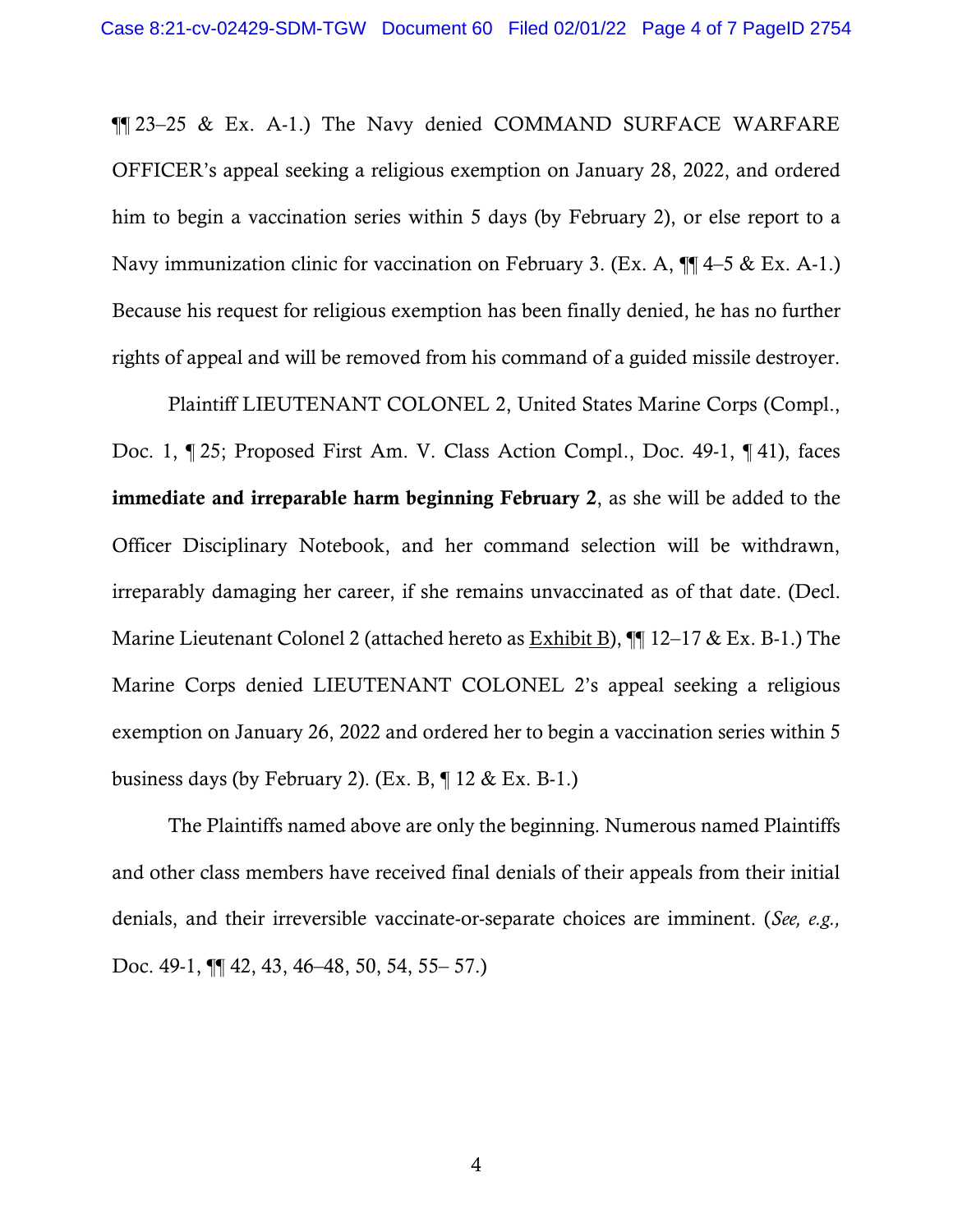#### B. Only a TRO Pending Decision on Plaintiffs' Motion for Preliminary Injunction Can Preserve the Status Quo.

In entering a TRO, "the court's task . . . is generally to restore, and preserve, the *status quo ante, i.e.,* the situation that existed between the parties immediately prior to the events that precipitated the dispute." *FHR TB, LLC v. TB Isle Resort, LP*, 865 F. Supp. 2d 1172, 1193 (S.D. Fla. 2011) (cleaned up). Indeed, where—as here—"an irremediably deteriorating condition threatens to thwart the Court's ability to render a proper final judgment on the merits later, the Court must act to preserve or restore the vanishing status quo ante." *Schrank v. Bliss*, 412 F. Supp. 28, 34 (M.D. Fla. 1976).

Here, only an immediate TRO pending decision on Plaintiffs' preliminary injunction motion (Docs. 2, 51) can preserve the status quo ante. Absent immediate injunctive relief, Plaintiffs will suffer irreparable deprivation of their free exercise rights and irreparable damage to their military careers.

#### II. THE COURT SHOULD ISSUE THE TRO WITHOUT WAITING FOR A REPONSE FROM DEFENDANTS.

Pursuant to Rule 65(b)(1), the Court may issue the TRO if specific sworn facts "clearly show that immediate and irreparable injury, loss, or damage will result to the movant before the adverse party can be heard in opposition," and "the movant's attorney certifies in writing any efforts made to give notice and the reasons why it should not be required." Fed. R. Civ. P. 65(b)(1). This motion satisfies the requirements for issuance of a TRO without waiting for a response from Defendants.

On January 27, 2022, Plaintiffs' counsel asked Defendants' counsel whether Defendants would pause all separation proceedings for servicemembers to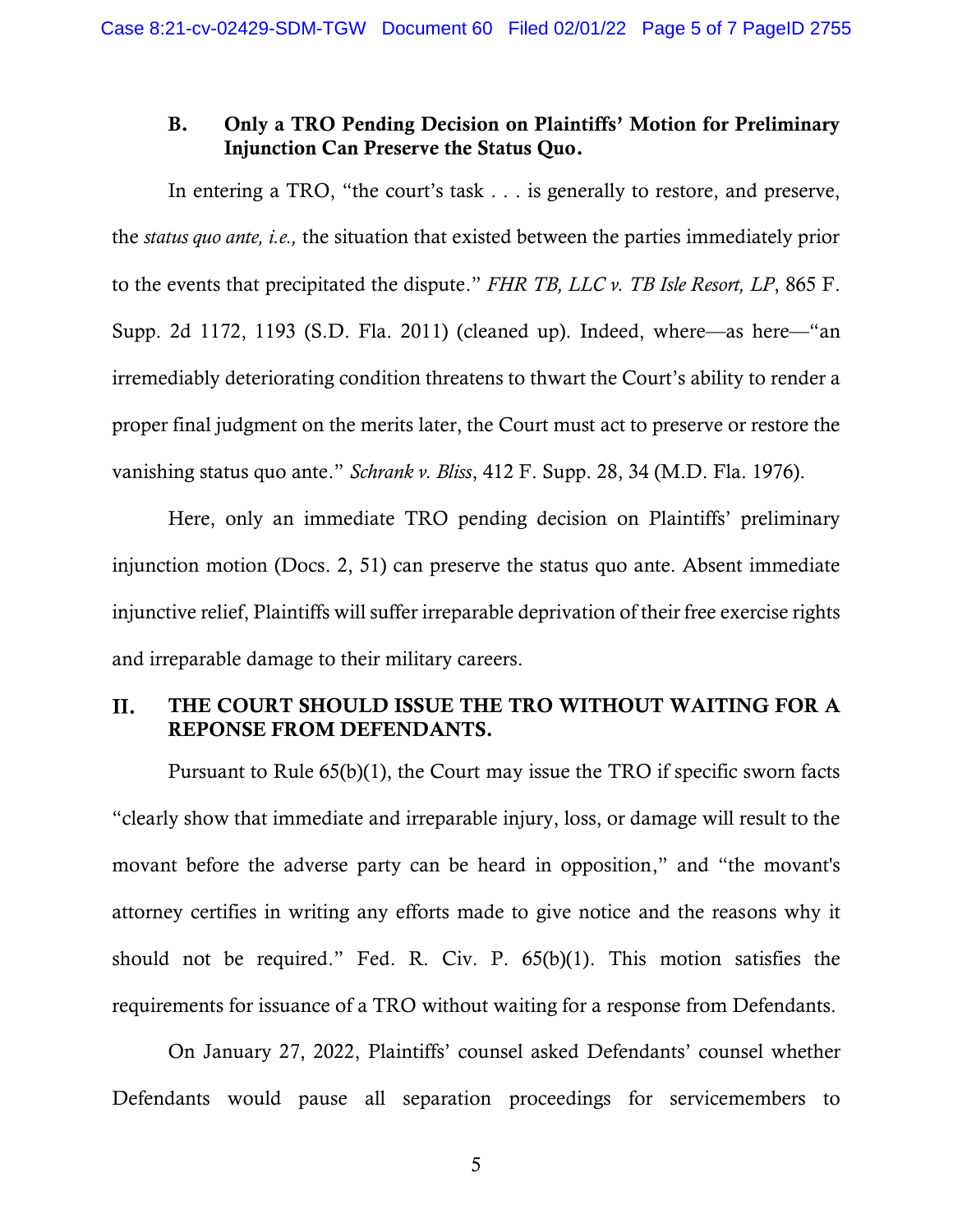accommodate an extended briefing schedule on Plaintiffs' preliminary injunction motion. (Doc. 58 at 2 & Ex. A.) Defendants' counsel indicated such agreement was unlikely (Doc. 58 at 2  $\&$  Ex. A), and confirmed that Defendants would not agree by filing Defendants' Motion to Set a Briefing Schedule (Doc. 56).

Prior to filing this motion, and in accordance with the Court's October 18, 2021 Order (Doc. 9), the undersigned Plaintiffs' counsel conferred by e-mail with counsel for Defendants, seeking Defendants' agreement to pause the imminent adverse action against Plaintiffs COMMAND SURFACE WARFARE OFFICER, United States Navy, and LIEUTENANT COLONEL 2, United States Marine Corps, pending the Court's decision on Plaintiffs' preliminary injunction motion. Plaintiffs' counsel provided these Plaintiffs' identities to Defendants' counsel under an agreement to be bound by the terms of the proposed Interim Protective Order (Doc. 59-1) negotiated by the parties. As of the filing of this motion, Defendants' counsel was unable to provide any such agreement, but indicated that Defendants oppose the relief requested herein. Given the imminent and irreparable adverse action facing Plaintiffs COMMAND SURFACE WARFARE OFFICER, United States Navy, and LIEUTENANT COLONEL 2, United States Marine Corps, as shown above and supported by the attached declarations (Exs. A, B), the Court should not request or wait for any further response from Defendants before entering the requested TRO.

#### CONCLUSION AND RULE 65(b)(1)(B) CERTIFICATION

By signing below, and in accordance with the Court's October 18, 2021 Order (Doc. 9) and Rule 65(b)(1)(B), the undersigned Plaintiffs' counsel certifies the

6